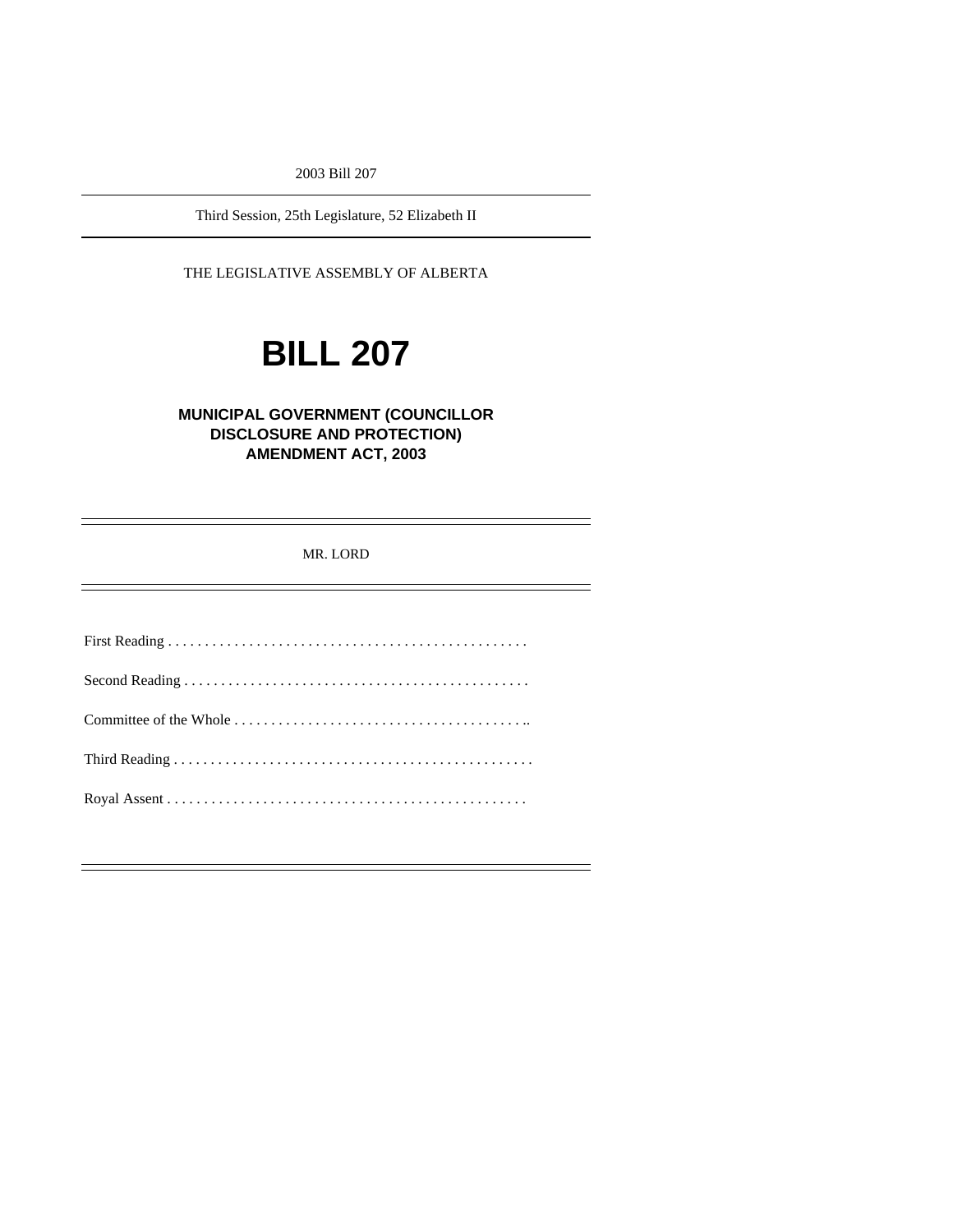*Bill 207 Mr. Lord* 

# **BILL 207**

2003

## **MUNICIPAL GOVERNMENT (COUNCILLOR DISCLOSURE AND PROTECTION) AMENDMENT ACT, 2003**

*(Assented to , 2003)* 

HER MAJESTY, by and with the advice and consent of the Legislative Assembly of Alberta, enacts as follows:

## **Amends RSA 2000 cM-26**

**1 The** *Municipal Government Act* **is amended by this Act.** 

#### **2 The following is added after section 199:**

#### **Bylaw requiring recording of council meetings**

**199.1(1)** A council may by bylaw require that all public proceedings of council meetings

- (a) be recorded by audio, video or other electronic means capable of being preserved, or
- (b) be transcribed verbatim in a written format.

**(2)** Notwithstanding any other bylaw, a bylaw under this section must require that the records created under subsection (1)(a) or (b) be preserved for no less than 10 years and that the records be available upon request.

**(3)** The municipality may charge a reasonable fee for preparing copies of the records produced under subsection (1).

**1**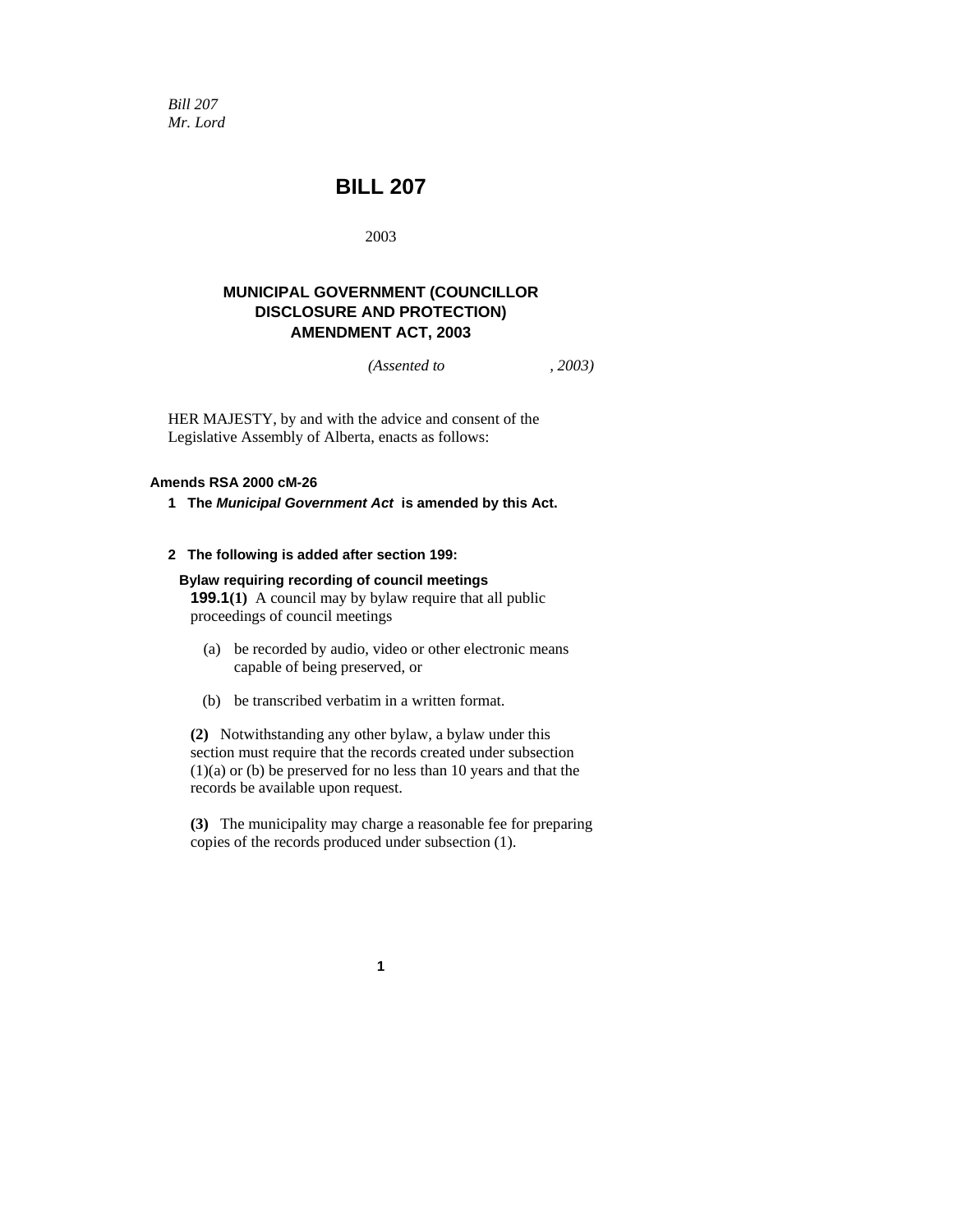## **3 Section 535 is amended**

 **(a) in subsection (3) by adding** "Subject to subsection (3.1)," **before** "Subsection (2) is not a defence";

#### **(b) by adding the following after subsection (3)**

**(3.1)** When a municipality enacts bylaws under sections 171 and 199.1, councillors may rely on subsection (2) as a defence to a defamation action for anything said at a council meeting.

**4 This Act comes into force on October 19, 2004.** 

**2**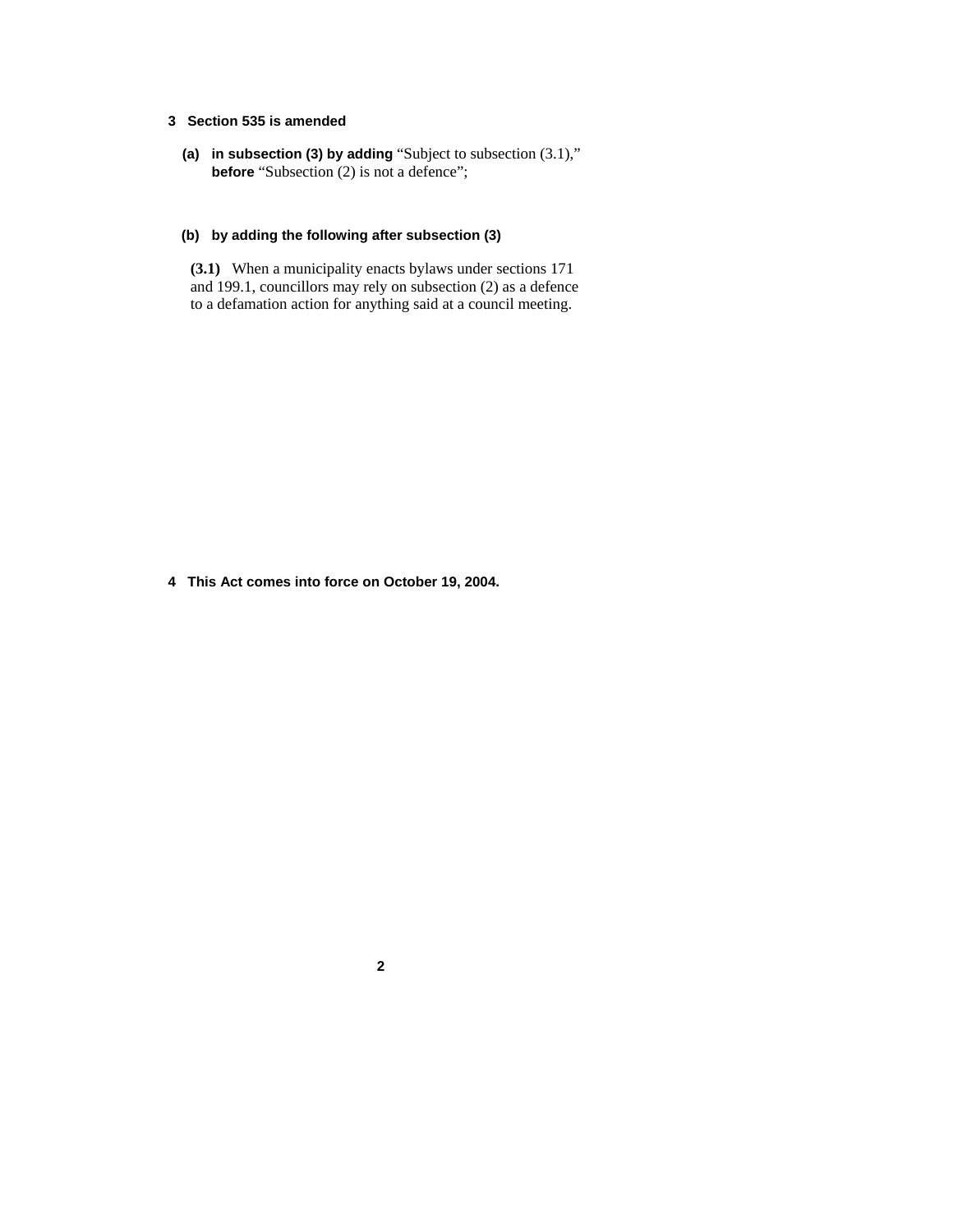# **Explanatory Notes**

- Amends chapter M-26 of the Revised Statutes of Alberta 2000.
- New section regarding recording of council meetings.

Explanatory Notes